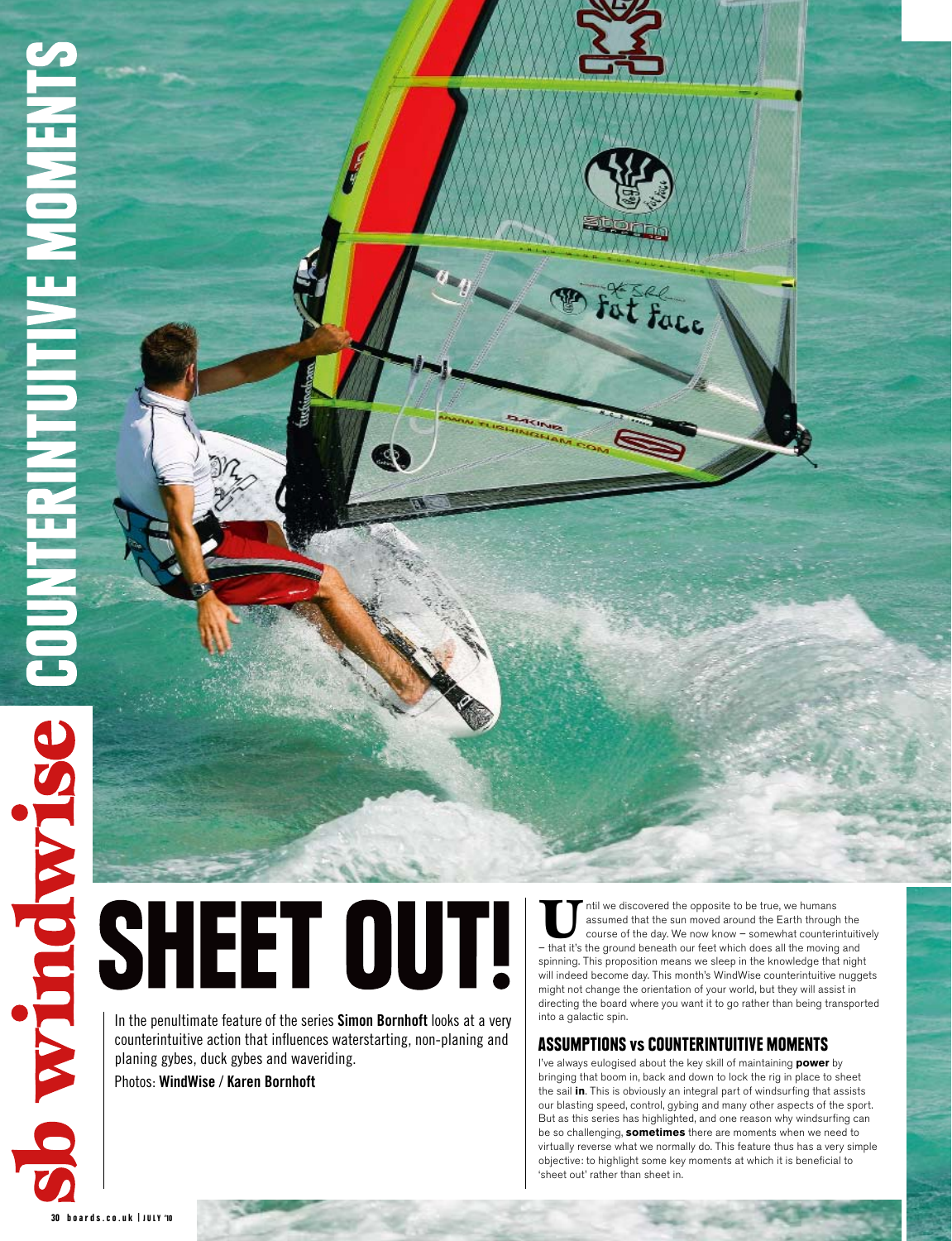## BEACHSTARTING & WATERSTARTING

### Assumption: 'The Rig Will Lift Me!'

Especially when learning it's common practice to assume that the wind in the sail 'lifts you up' onto that board. This often leads to an impatient death grip on the boom, waiting in the water for the wind and rig to do all the work. Holding the rig 'still' waiting for more pull leads to the sail becoming either overloaded in strong winds, stalling in light winds, or turning the board out of position just when you're trying come up onto the damn thing.



### Counterintuitive Moment: 'Sheet out and fan!'

position of the board at the halfway stage of the waterstart is to 'fan' the clew by sheeting in and **out** with the back hand. This fanning effect gives you far more control over the rig and makes it easier raise the rig, steer and position the board just prior to elevating yourself up onto it.





### Counterintuitive Moment: **ELEVATING**

To come up onto the board the back leg flexes heavily and the rig is twisted by pulling the back hand 'in, up and past your head'. (It feels like twisting a giant set of handlebars above your head.) However, the moment you come up onto the board and the rig becomes more upright, you then need to counterintuitively **sheet out**! Basically, all the loading is on the rig and the board isn't really moving, so staying fully sheeted in stalls the rig in light winds or sends you over the front in strong winds. So when you feel you're up, pull down on the boom hard, but ease that back hand **out** for more grace to end your beachstarts and waterstarts.





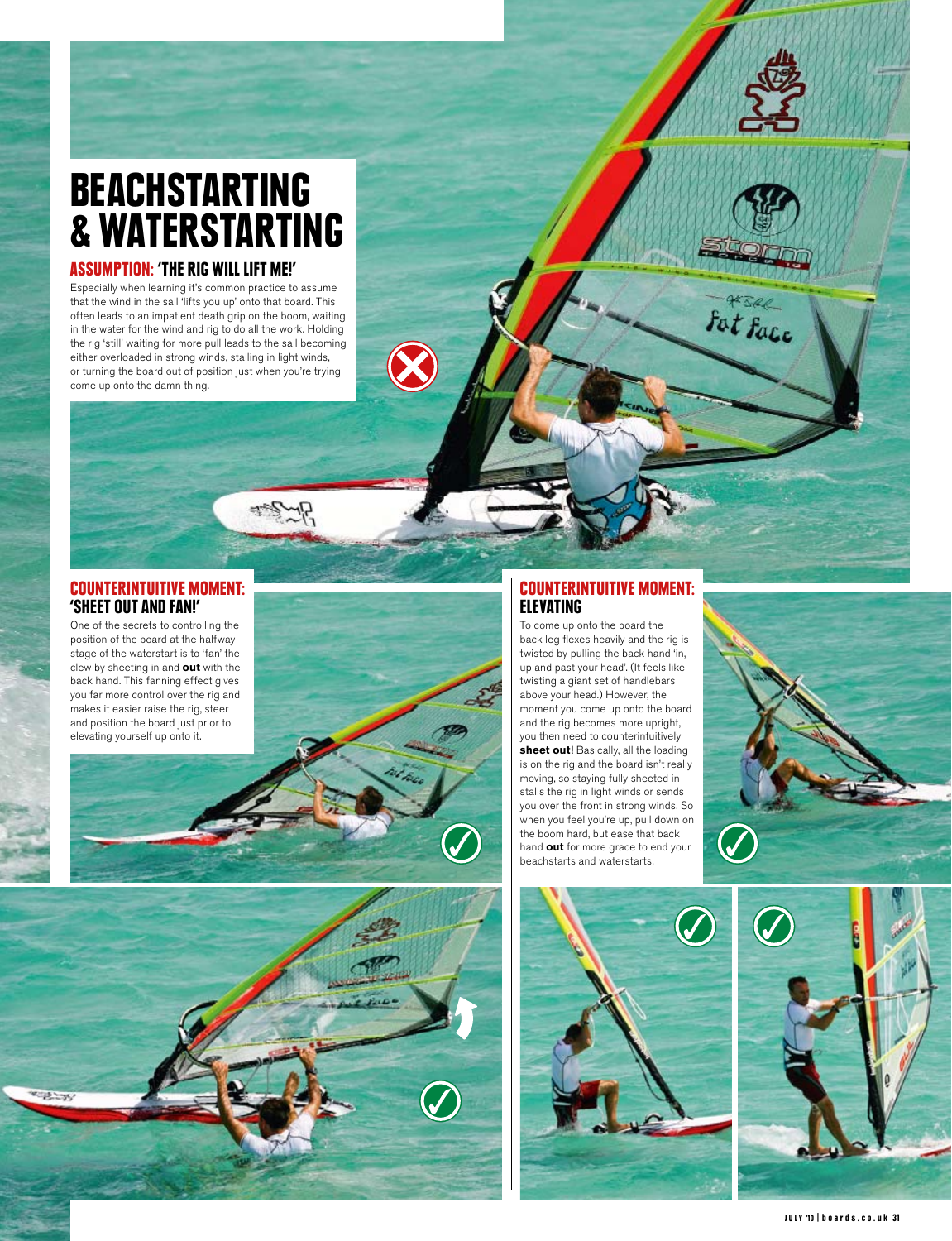### GYBING Sheet in hard and then **sheet out**!

#### Assumption: 'Sheet in'

When you go into a gybe sheeting in unquestionably helps keep the rig under control, flattening the board and making bearing away at speed a far more achievable process. But when it comes to the foot switch for a step gybe, the rig has to be **sheeted out** to roughly 90° to the board to give you enough room to change the feet. This is particularly relevant when gybing with larger rigs in marginal winds because the sail and longer, more cumbersome booms back-wind on you.

#### Counterintuitive Moment: 'Open up'

Just before you reach the halfway or 'dead downwind stage', the rig must be opened up by you (don't wait for the wind to do it) and **sheeted out** to roughly 90° to the board to create room for the foot change. Keeping your rear placed back hand near your head will greatly assist your counterbalance, foot switch (just past the downwind stage of the gybe) and control at this point.



## DUCK GYBING

 $3308$   $308$ 

## Assumption: 'Sheet in as soon as possible'



Many a duck gybe fails due to the instinctive rush to **sheet in** the moment contact is made on the new side of the boom. This can be disastrous because the board is often not fully round the turn yet, which leads to either being back-winded or getting the rig ripped out of your hands.

### Counterintuitive Moment: 'Drop, look and sheet out!'



When you get both hands on the new side of the boom, keep the rig forward, drop low over the back foot and look out of the turn. But it's equally important (and very counterintuitive) to **sheet out** with the back hand to release excess pressure on the rig and help keep your speed up by exiting on a broad reach. It looks like the sail is pulled in towards the board, but actually the board is carving and turning under the sheeted out sail!